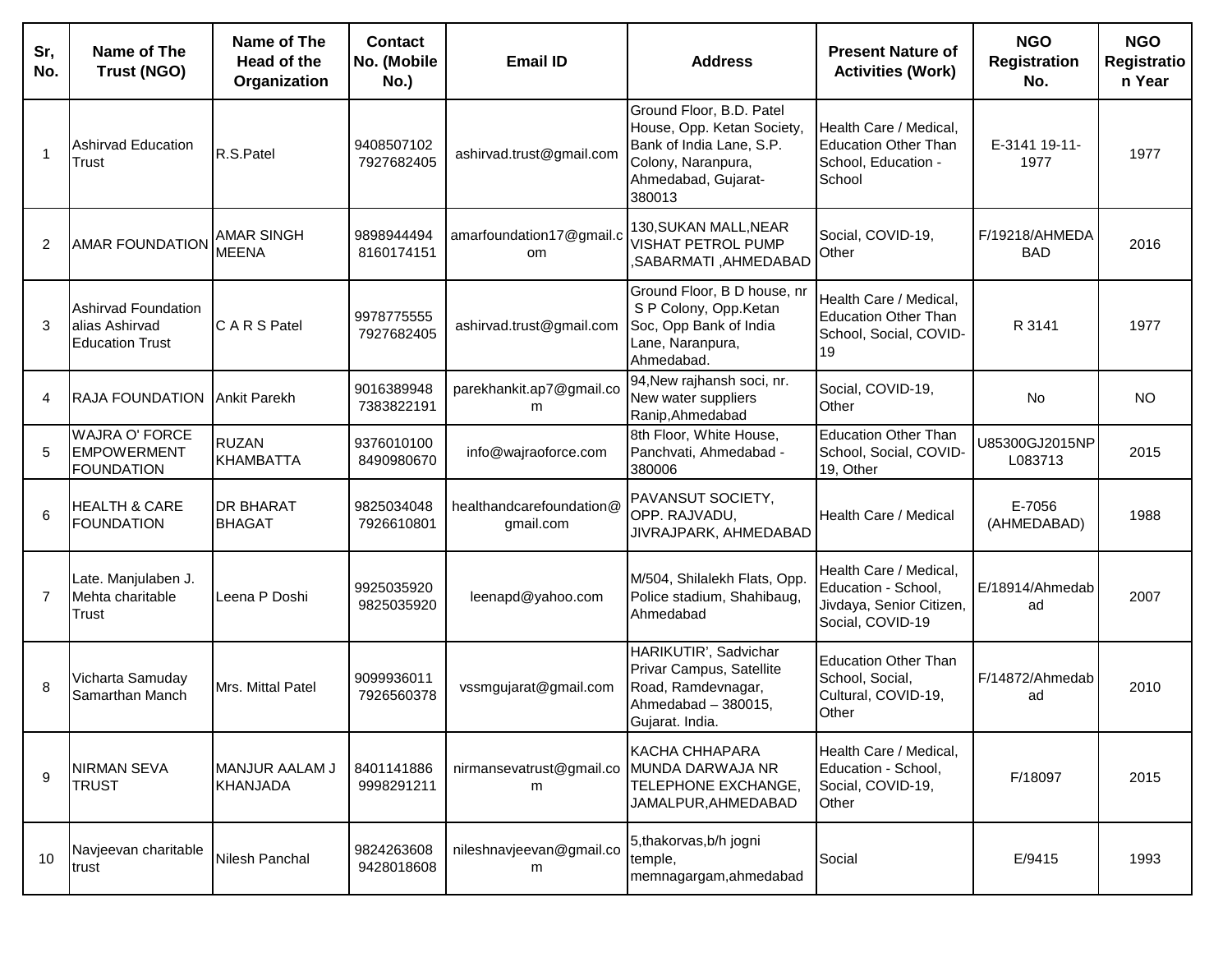| 11 | New Way<br><b>Educational and</b><br><b>Rural Development</b><br><b>Trust</b> | Bhavinkumar<br>Mahendrabhai<br>Parmar | 9974088802<br>8780752326 | b.parmar1585@gmail.com                                       | S-3/4, Nilkamal Shopping<br>Centre, Kalikund, Dholka                                                                          | Education - School,<br>Social                                                                                                             | E/19373                                                      | 2010                  |
|----|-------------------------------------------------------------------------------|---------------------------------------|--------------------------|--------------------------------------------------------------|-------------------------------------------------------------------------------------------------------------------------------|-------------------------------------------------------------------------------------------------------------------------------------------|--------------------------------------------------------------|-----------------------|
| 12 | Shah Jaswantlal<br>Jivanlal Charitable<br>Trust (JJCT)                        | Yashesh Shah                          | 9825877370<br>9825877358 | shrikrishnasharanam@gmai Bank, Nehru Park fountain,<br>I.com | 3, Sona complex, Opp, SBI<br>Vastrapur lake, Vastrapur,<br>Ahmedabad.                                                         | Health Care / Medical,<br><b>Education Other Than</b><br>School, Jivdaya,<br>Social, Cultural, Other                                      | E - 16753/A'bad                                              | 2004                  |
| 13 | Prerit education<br>charitable trust                                          | Sudhir H ojha                         | 9979857984<br>800692032  | preriteducation@gmail.com                                    | 1 shivganga bunglows new<br>Rani Ahmedabad                                                                                    | Health Care / Medical,<br><b>Education Other Than</b><br>School, Education -<br>School, Cultural, Sports                                  | Prerit education<br>charitable trust                         | E/22230/Ahm<br>edabad |
| 14 | Smit child education<br>and Development<br>trust                              | Chauhan chandu<br>bhai devabhai       | 9276255809<br>8347487394 | cdchauhan1331979@gmail<br>com                                | 43/506 Aakashdip<br>appartement near akhbar<br>nagar new vadaj ahemdabad                                                      | Health Care / Medical,<br><b>Education Other Than</b><br>School, Education -<br>School, Social,<br>Cultural, Sports                       | F/18008                                                      | 2015                  |
| 15 | <b>Action Group</b>                                                           | Priyavadan P Shah                     | 9327050201<br>9081666432 | ppsactiongroup@gmail.com                                     | 2nd Floor Bhagwati<br>Chamber, Opposite Gujarat<br>Vidhyapith, Incometax,<br>Ahmedabad                                        | Health Care / Medical,<br><b>Education Other Than</b><br>School, Education -<br>School, Jivdaya,<br>Social, Cultural, COVID-<br>19, Other | E-6357                                                       | 1986                  |
| 16 | <b>CIMS Foundation</b>                                                        | Dr. Keyur Parikh                      | 9825026999<br>9099026559 | keyur.parikh@cims.org                                        | CIMS Foundation, Regd.<br>Off. 67/1, Nr. Shukan Mall,<br>Opp. Panchamrut Bungl.,<br>Off Science City Road, Sola,<br>Ahmedabad | Health Care / Medical,<br>Education - School,<br>Social, Sports, COVID-<br>19, Other                                                      | E-19607                                                      | 2011                  |
| 17 | <b>Karuna Trust</b>                                                           | Amrutbhai D Patel                     | 9824698586<br>7927560603 | karunatrust.lab@gmail.com                                    | 22, Gautam nagar,<br>Naranpura rail                                                                                           | Health Care / Medical                                                                                                                     | E/7562                                                       | 1989                  |
| 18 | <b>FEDERATION OF</b><br><b>INDUSTRIES AND</b><br><b>ASSOCIATIONS</b>          | MR. AJIT N SHAH                       | 9687677321<br>9925196199 | fiagujarat@gmail.com                                         | "FIA BHAVAN"□<br>Plot No. R-11, New Green<br>City, GIDC Housing Zone, O<br>Nr. D- Mart, Sector-26,<br>Gandhinagar-382026      | Social, Other                                                                                                                             | F/16332/AHMEDA<br><b>BAD</b>                                 | 2012                  |
| 19 | Karma Foundation                                                              | PRIYANSHI PATEL                       | 9925065000<br>9898400312 | info@karmafoundation.co                                      | Karma Foundation , B- 16,<br>Privilon , Behind Iscon<br>Temple, S.g. highway,<br>Ahmedabad -380051                            | <b>Education Other Than</b><br>School, Senior Citizen,<br>Cultural, COVID-19,<br>Other                                                    | AACTK4780H/919/<br>17-18/T-<br>1642/80G(5)<br>DATED11-7-2018 | 2014                  |
| 20 | Sanand industries<br>Association                                              | Ajit shah                             | 9687677321<br>9898305878 | sanandindustriesassociatio<br>n@gmail.com                    | A 1003, infinity tower, nr<br>hotel Ramada, corporate<br>road, Prahlad Nagar<br>Ahmedabad                                     | Other                                                                                                                                     | F/16465/Ahmedab<br>ad                                        | 2012                  |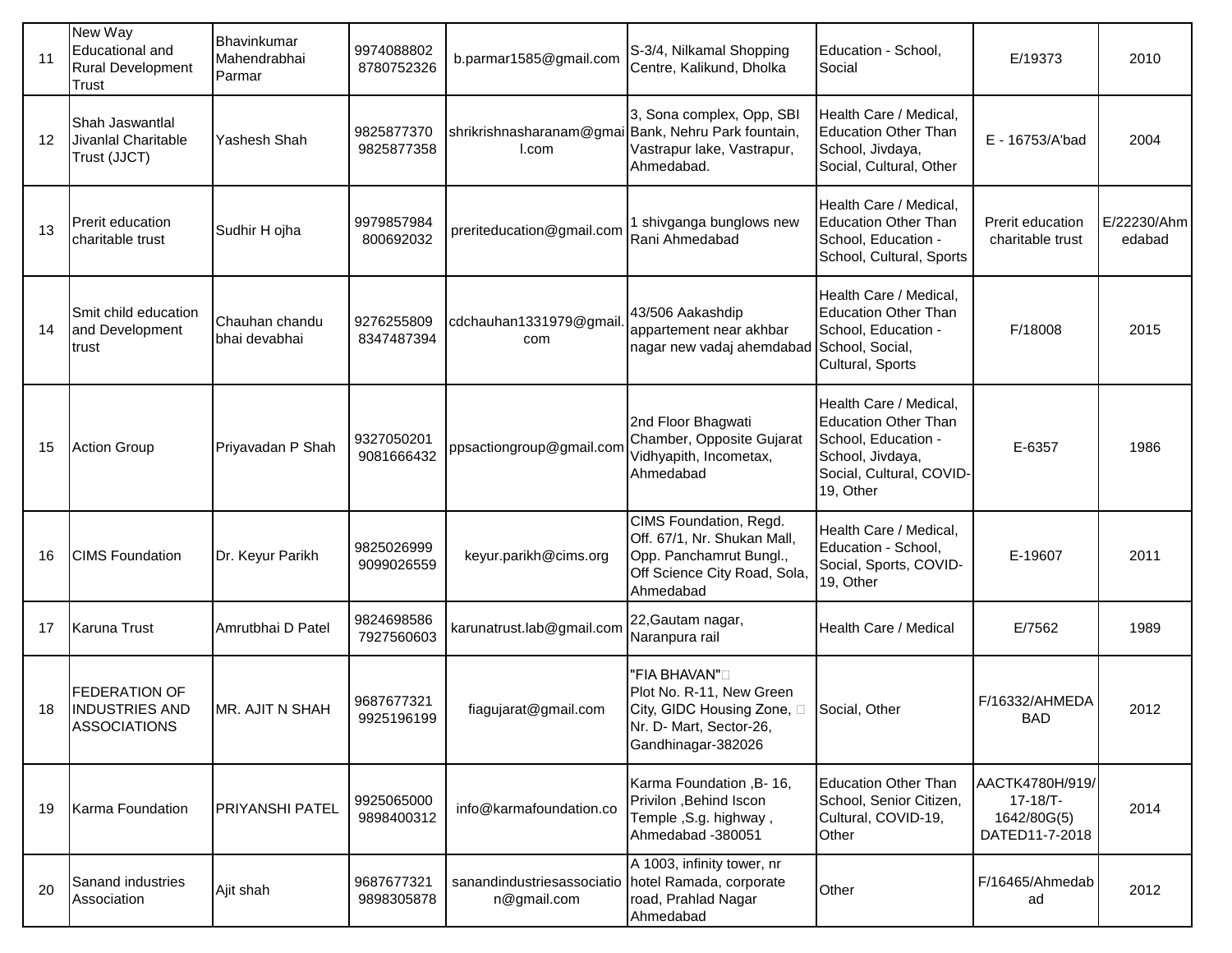| 21 | Janvikas                                                                    | Kirti Joshi                            | 9426850427<br>7961346537 | kirtivipul@yahoo.com                         | C/105 Royal Chinmay<br>Tower, Opp. IOC Petrol<br>Pump, Judges Bunglow<br>Road, Bodakdev                                                         | Health Care / Medical,<br><b>Education Other Than</b><br>School, Social, COVID-<br>19                                                    | E/19527/Ahmedab<br>ad | 22nd March<br>2011             |
|----|-----------------------------------------------------------------------------|----------------------------------------|--------------------------|----------------------------------------------|-------------------------------------------------------------------------------------------------------------------------------------------------|------------------------------------------------------------------------------------------------------------------------------------------|-----------------------|--------------------------------|
| 22 | Sense International<br>India                                                | <b>Akhil Paul</b>                      | 9824013981               | akhil@senseintindia.org                      | 2nd Floor, Admin Block,<br>Andhjan Mandal Campus,<br>Vastrapur, Ahmedabad                                                                       | <b>Education Other Than</b><br>School, Social, Other                                                                                     | E/11279/Ahmedab<br>ad | 1997                           |
| 23 | LIONS DISTRICT<br>323 B FOUNDATION                                          | Subhash Mulchand<br>Dasani             | 9825009100<br>9327057575 | dasanisubhash@hotmail.co Mahatma Gandhi<br>m | Lions Head Quarter, Opp.<br>International School,<br>Mithakhali Gam,                                                                            | Health Care / Medical,<br><b>Education Other Than</b><br>School, Education -<br>School, Jivdaya, Senior<br>Citizen, Social, COVID-<br>19 | e/12262/ahmedab<br>ad | 1998                           |
| 24 | <b>B.N</b> Education and<br>cheritable Trust                                | Baldevbhai N<br>Rathod<br>(9924743440) | 9924743440<br>9924749300 | bnrathod1970@gmail.com                       | B,51 Ramdevnagar<br>society, Opp Kubereshvar<br>Mahadev, Saijpur bogha,<br>Ahmedabad.                                                           | Health Care / Medical,<br><b>Education Other Than</b><br>School, Education -<br>School, Social, COVID-<br>19                             | E-15657.<br>Ahmedabad | $\overline{7}$<br>October.2002 |
| 25 | The New Hope<br>Foundation                                                  | Gopi Lokadiya                          | 9033891660<br>7048668173 | thenewhope.foundation20@<br>gmail.com        | A-6/4, Gopal Krishna<br>society, India Colony Road,<br>Bapunagar, Ahmedabad.                                                                    | <b>Education Other Than</b><br>School, Jivdaya, Senior<br>Citizen, COVID-19,<br>Other                                                    | F/20087/Ahmedab<br>ad | 2018                           |
| 26 | Jivdaya Charitable<br>Trust                                                 | <b>Giraben Shah</b>                    | 9904401017<br>9714883838 | jivdaya@jivdayatrust.org                     | Jivdaya Charitable Trust,<br>Inside Panjrapole campus,<br>opp. government<br>polytechnic College,<br>panjrapole circle, ambavadi,<br>Ahmedabad. | Jivdaya, Other                                                                                                                           | E/18173/Ahmedab<br>ad | 2007                           |
| 27 | SHREE SIDHI<br><b>KHADI GRAM</b><br><b>UDHYOG KELVANI</b><br><b>SANSTHA</b> | Hasumatiben<br>vaghela                 | 9427067009<br>8690610007 | www.jyoti29divetiya@gmail<br>com             | <b>18/ANAMIKA SOCIETY</b><br>DENABENK DANILIMDA<br><b>AHMEDABAD</b>                                                                             | Senior Citizen, Social,<br>COVID-19, Other                                                                                               | f/6702/ahmedabad      | 23-11-1998                     |
| 28 | Gujarat spastic<br>society                                                  | Dr. S. R. Apte                         | 9925064574               | gujaratspasticsociety@gmai<br>l.com          | C/o Dr S. Apte. 23, Avinash<br>apartment, nehru park,<br>vastrapur, ahmedabad                                                                   | Health Care / Medical,<br>COVID-19                                                                                                       | F921/A'bad/83         | 1983                           |
| 29 | <b>DHARTI VIKAS</b><br><b>MANDAL</b>                                        | MR. MUKUNDBHAI<br>M. PATEL             | 9924123628<br>9327203020 | dhartivikasmandal@yahoo.<br>com              | DHARTI VIKAS MANDAL,<br>NR. DHARTI CIRCLE, OPP.<br><b>VIJAYNAGAR PETROL</b><br>PUMP, NARANPURA,<br>AHMEDABAD                                    | Social                                                                                                                                   | F-670                 | 04-10-1978                     |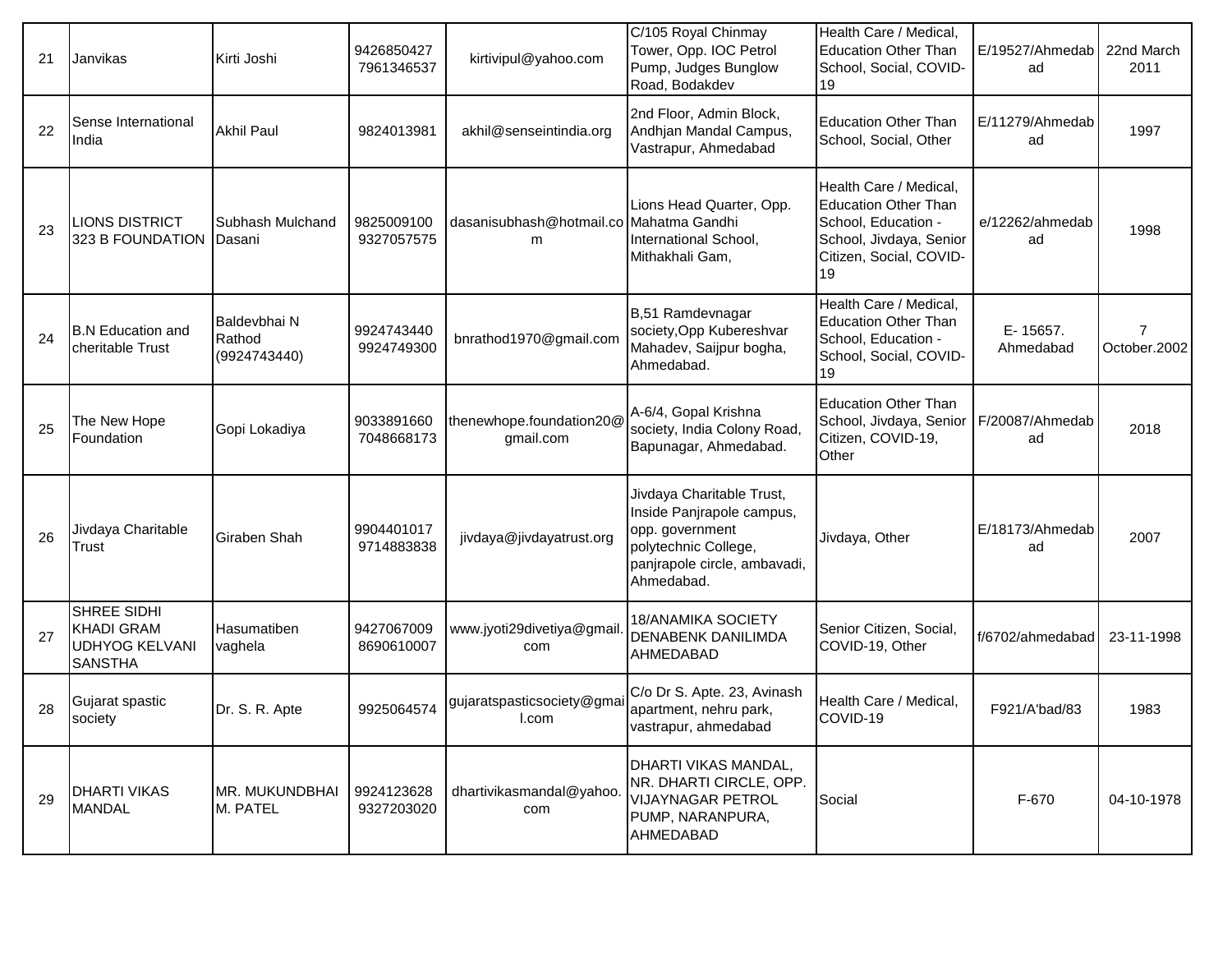| 30 | The New Hope<br>Foundation                                                           | Gopi Lokadiya                         | 9033891660<br>7048668173 | thenewhope.foundation20@<br>gmail.com | A-6/4, Gopal Krishna<br>society, India Colony Road,<br>Bapunagar, Ahmedabad.                                                                                      | <b>Education Other Than</b><br>School, Jivdaya, Senior<br>Citizen, COVID-19,<br>Other                                                                        | F/20087/Ahmedab<br>ad           | 2018       |
|----|--------------------------------------------------------------------------------------|---------------------------------------|--------------------------|---------------------------------------|-------------------------------------------------------------------------------------------------------------------------------------------------------------------|--------------------------------------------------------------------------------------------------------------------------------------------------------------|---------------------------------|------------|
| 31 | Jinagnya Yuva Trust                                                                  | Nipam Shah                            | 9173931438<br>9228221090 | jinagnyayuvatrust@gmail.co<br>m       | Jain Upashrya, Chaumukhji<br>Pole, Zaveriwad, Relief<br>Road, Ahmedabad                                                                                           | Health Care / Medical.<br><b>Education Other Than</b><br>School, Religious,<br>Jivdaya, Senior Citizen,<br>Social, Cultural, COVID-<br>19, Other             | E-20239-<br>Ahmedabad           | 18-04-2013 |
| 32 | <b>WINGS TO FLY THE</b><br><b>FOUNDATION</b>                                         | Arrpita Vyas                          | 7567993633<br>7567993633 | wings2fly.foundation@gmail<br>.com    | Sun Avenue one 704 beside<br>banana leaf manekbaug<br>office address □<br>registration address - 403<br>parnkunaj appartment<br>opposite cetnral mall<br>ambawadi | Health Care / Medical.<br><b>Education Other Than</b><br>School, Education -<br>School, Social, Sports,<br>COVID-19, Other                                   | E/20486/AHMEDA<br><b>BAD</b>    | 21-11-2013 |
| 33 | <b>Gujarat Association</b><br>for Rural and Urban<br>Development                     | <b>Atil Patel</b>                     | 9825018074<br>7923245475 | garudgujarat@gmail.com                | M-11 Suman Tower, Sector-<br>11 $\square$<br>Ch-Road, Gandhinagar                                                                                                 | <b>Education Other Than</b><br>School, Social                                                                                                                | F/1693                          | 1989       |
| 34 | Aastha Charitable<br>Trust for Welfare of<br>the Mentally<br>Challenged              | Nitesh Solanki                        | 9023658954<br>7698677110 | m                                     | ananddham2016@gmail.co Village: Adroda, Opp: Kings<br>Villa,                                                                                                      | Other                                                                                                                                                        | E/17350                         | 2005       |
| 35 | ISHRI BASANTILAL<br>RATHI CHARITABLE<br><b>TRUST</b>                                 | <b>HARSH</b><br><b>RAMNIWAS RATHI</b> | 9825107195<br>7948966284 | HARSHRATHIANDCO@G<br>MAIL.COM         | <b>35 NEW CLOTH MARKET</b>                                                                                                                                        | Health Care / Medical,<br><b>Education Other Than</b><br>School, Education -<br>School, Religious,<br>Jivdaya, Senior Citizen,<br>Social, COVID-19,<br>Other | HQ.III/32/(B.73)/81<br>$-82/IV$ | 1981       |
| 36 | <b>GUJARAT STATE</b><br><b>PLASTIC</b><br><b>MANUFACTURERS</b><br><b>ASSOCIATION</b> | <b>SHAILESH PATEL</b>                 | 9328229013<br>297542909  | srp@siddhiindia.com                   | 7th floor, Span Trade<br>Centre, aldi, Ellisbridge,<br>Ahmedabad                                                                                                  | Other                                                                                                                                                        | HQIII/32/(G-3)88-<br>89         | 1998       |
| 37 | <b>Gujarat State Small</b><br><b>Industries Federation</b>                           | Mr. Atul Kapasi                       | 9825710890<br>7948923764 | gssif1963@yahoo.in                    | 407, Nirman House, Opp.<br>Times of India, B/s Vice<br>President Hotel, Ashram<br>Road, Ahmedabad                                                                 | Other                                                                                                                                                        | F/380/Ahmedabad                 | 17-05-1969 |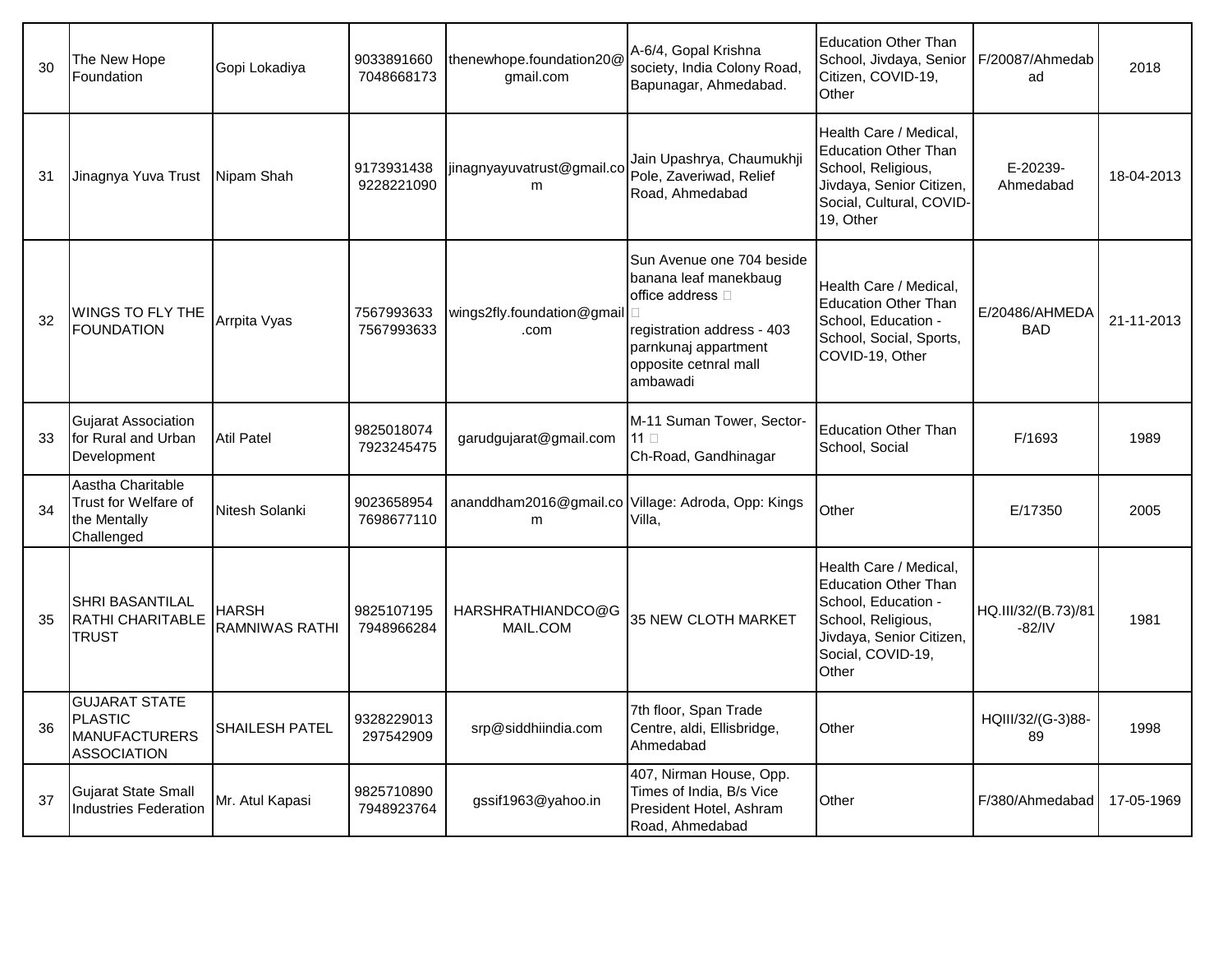| 38 | <b>Rural Development</b><br>and Management<br>Institute Promoted by<br>Matushri<br>Chandramati<br>Pratishthan | Dr. Manda Parikh                    | 9825611285<br>27663633   | rudmi1997@gmail.com                | 411/1, S.G. Road, Next to<br>Punjab National Bank, Gota<br>Cross Road, Gota,<br>Ahmedabad                                                | Health Care / Medical,<br><b>Education Other Than</b><br>School, Social                                                                 | E/10779                      | 29-02-1996 |
|----|---------------------------------------------------------------------------------------------------------------|-------------------------------------|--------------------------|------------------------------------|------------------------------------------------------------------------------------------------------------------------------------------|-----------------------------------------------------------------------------------------------------------------------------------------|------------------------------|------------|
| 39 | Dr sudhaben multani<br>charitable trust                                                                       | Jainik vakil                        | 9825159617<br>9377759617 | jainikca@hotmail.com               | Vakil house, 31/b saurstra<br>soc;new vikas gruh<br>road, behind suvidha<br>shopping center, red cross<br>lane, paldi                    | Health Care / Medical,<br><b>Education Other Than</b><br>School, Education -<br>School, Jivdaya,<br>Social, Sports, COVID-<br>19, Other | E/21036/ahmedab<br>ad        | 2015       |
| 40 | Lok Seva Sangh                                                                                                | <b>Mohd Muzaffar</b><br>Hussain     | 9925407854<br>9725013594 | loksevasangh22@gmail.co<br>m       | Pathan achawl near bharat<br>nagar dudheshwar road<br>ahmedabad                                                                          | <b>Education Other Than</b><br>School, Social,<br>Cultural, COVID-19                                                                    | F/11368                      | 22-07-2005 |
| 41 | <b>Mahiti Trust</b>                                                                                           | Dinesh Pandya                       | 9558803902<br>7926811003 | mahiti.india@gmail.com             | OPP BHIM TALAV NR<br>KHUN VILLAGE RAHTALAV<br>ROAD DHOLERA<br><b>DISTRICT AHMEDABAD</b>                                                  | Health Care / Medical,<br><b>Education Other Than</b><br>School, Social, COVID-<br>19, Other                                            | F/4410/Ahmedaba<br>d         | 1994       |
| 42 | શક઼તસિવિ મડળ ા                                                                                                | સિજયડી પરમર                         | 9824260752<br>9173232965 | shaktiyuvamandal1999@g<br>mail.com | 2-છે ટુભ ઇ ક્ષ ઉર્સ્ત ગ<br>સે સ ચટી ,ગી ત મદરિ<br>રે ડ,અમદ્ય વ દ                                                                         | Social                                                                                                                                  | એફ/૭૦૦૦/અમદ્ય વ<br>٤.        | 1999       |
| 43 | Madhuram<br><b>Charitable Trust</b>                                                                           | Shraddha Kaushal<br>Soparkar        | 9879001030<br>9879001030 | madhuramngoahm@gmail<br>com        | B-208 Mondeal Heights<br>Near Panchratan party Plot<br>S G Highway Ahmedabad                                                             | Health Care / Medical                                                                                                                   | E/22323                      | 2018       |
| 44 | Amdavad jilla<br>gramodhyog sangh                                                                             | Bhikhubhai patel                    | 9879763824<br>9825763824 | ajgstrust@gmail.com                | 27 shayona darshan<br>bunglows opp new gujarat<br>high court s g highway                                                                 | Health Care / Medical,<br><b>Education Other Than</b><br>School, Education -<br>School, Social                                          | F-844                        | 1982       |
| 45 | Jay Bharati<br>Foundation                                                                                     | Keshavlal H Vaniya                  | 9879047962               | jbfabd66@gmail.com                 | S-331, City Centre Arcade,<br>Near SRPF Campus, NH<br>No. 08, Krishnanagar -<br>Patiya, Ahmedabad.                                       | Health Care / Medical,<br><b>Education Other Than</b><br>School, Social, COVID-<br>19, Other                                            | F/7085/Ahmedaba<br>d         | 1999       |
| 46 | S.G.CHARITABLE<br><b>TRUST</b>                                                                                | DR. IQBAL<br><b>IBRAHIM MANSURI</b> | 9173096105<br>9327016250 | smansuri81@gmail.com               | 119/15 Udyognagar, Opp.<br>Mec-Well ENG., B/h. Police<br>Commissioner<br>Office, Tavdipura Road,<br>Dudheshwar, Ahmedabad. <sup>[]</sup> | Health Care / Medical,<br>Social                                                                                                        | E/19492/AHMEDA<br><b>BAD</b> | 14-Mar-11  |